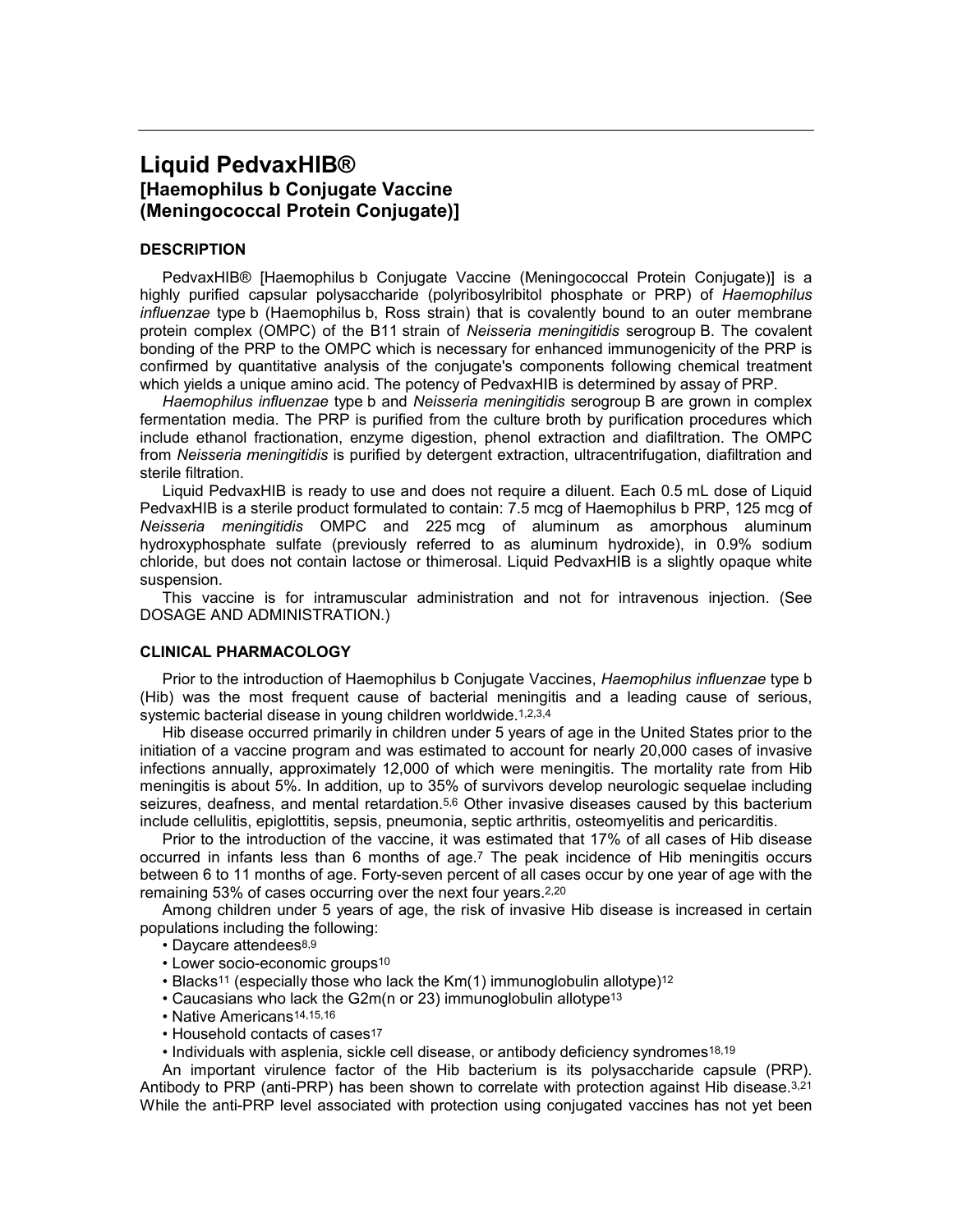determined, the level of anti-PRP associated with protection in studies using bacterial polysaccharide immune globulin or nonconjugated PRP vaccines ranged from >0.15 to >1.0 mcg/mL.22-28

Nonconjugated PRP vaccines are capable of stimulating B-lymphocytes to produce antibody without the help of T-lymphocytes (T-independent). The responses to many other antigens are augmented by helper T-lymphocytes (T-dependent). PedvaxHIB is a PRP-conjugate vaccine in which the PRP is covalently bound to the OMPC carrier<sup>29</sup> producing an antigen which is postulated to convert the T-independent antigen (PRP alone) into a T-dependent antigen resulting in both an enhanced antibody response and immunologic memory.

## *Clinical Evaluation of PedvaxHIB*

PedvaxHIB, in a lyophilized formulation (lyophilized PedvaxHIB), was initially evaluated in 3,486 Native American (Navajo) infants, who completed the primary two-dose regimen in a randomized, double-blind, placebo-controlled study (The Protective Efficacy Study). At the time of the study, this population had a much higher incidence of Hib disease than the United States population as a whole and also had a lower antibody response to Haemophilus b Conjugate Vaccines, including PedvaxHIB.14,15,16,30,33

Each infant in this study received two doses of either placebo or lyophilized PedvaxHIB with the first dose administered at a mean of 8 weeks of age and the second administered approximately two months later; DTP and OPV were administered concomitantly. Antibody levels were measured in a subset of each group (TABLE 1).

| TABLE 1<br>Antibody Responses in Navajo Infants |                       |                                               |                                   |                |                          |  |
|-------------------------------------------------|-----------------------|-----------------------------------------------|-----------------------------------|----------------|--------------------------|--|
| Vaccine                                         | No. of<br>Subjects    | Time                                          | % Subiects with<br>$>0.15$ mcg/mL | $>1.0$ mca/mL  | Anti-PRP GMT<br>(mcg/mL) |  |
| Lyophilized<br>PedvaxHIB*                       | 416**<br>416<br>416   | Pre-Vaccination<br>Post-Dose 1<br>Post-Dose 2 | 44<br>88<br>91                    | 10<br>52<br>60 | 0.16<br>0.95<br>1.43     |  |
| Placebo <sup>*</sup>                            | 461*<br>461<br>461    | Pre-Vaccination<br>Post-Dose 1<br>Post-Dose 2 | 44<br>21<br>14                    | 9<br>2         | 0.16<br>0.09<br>0.08     |  |
| Lyophilized<br>PedvaxHIB                        | 27 <sup>†</sup><br>27 | Prebooster<br>Postbooster <sup>tt</sup>       | 70<br>100                         | 33<br>89       | 0.51<br>8.39             |  |

\* Post-Vaccination values obtained approximately 1–3 months after each dose.

\*\* The Protective Efficacy Study

† Immunogenicity Trial<sup>34</sup>

†† Booster given at 12 months of age; Post-Vaccination values obtained 1 month after administration

of booster dose.

Most subjects were initially followed until 15 to 18 months of age. During this time, 22 cases of invasive Hib disease occurred in the placebo group (8 cases after the first dose and 14 cases after the second dose) and only 1 case in the vaccine group (none after the first dose and 1 after the second dose). Following the primary two-dose regimen, the protective efficacy of lyophilized PedvaxHIB was calculated to be 93% with a 95% confidence interval of 57%-98% (p=0.001, twotailed). In the two months between the first and second doses, the difference in number of cases of disease between placebo and vaccine recipients (8 vs. 0 cases, respectively) was statistically significant (p=0.008, two-tailed); however, a primary two-dose regimen is required for infants 2-14 months of age.

At termination of the study, placebo recipients were offered vaccine. All original participants were then followed two years and nine months from termination of the study. During this extended follow-up, invasive Hib disease occurred in an additional seven of the original placebo recipients prior to receiving vaccine and in one of the original vaccine recipients (who had received only one dose of vaccine). No cases of invasive Hib disease were observed in placebo recipients after they received at least one dose of vaccine. Efficacy for this follow-up period, estimated from persondays at risk, was 96.6% (95 C.I., 72.2-99.9%) in children under 18 months of age and 100% (95 C.I.,  $23.5-100\%$ ) in children over 18 months of age.  $33$ 

Since protective efficacy with lyophilized PedvaxHIB was demonstrated in such a high risk population, it would be expected to be predictive of efficacy in other populations.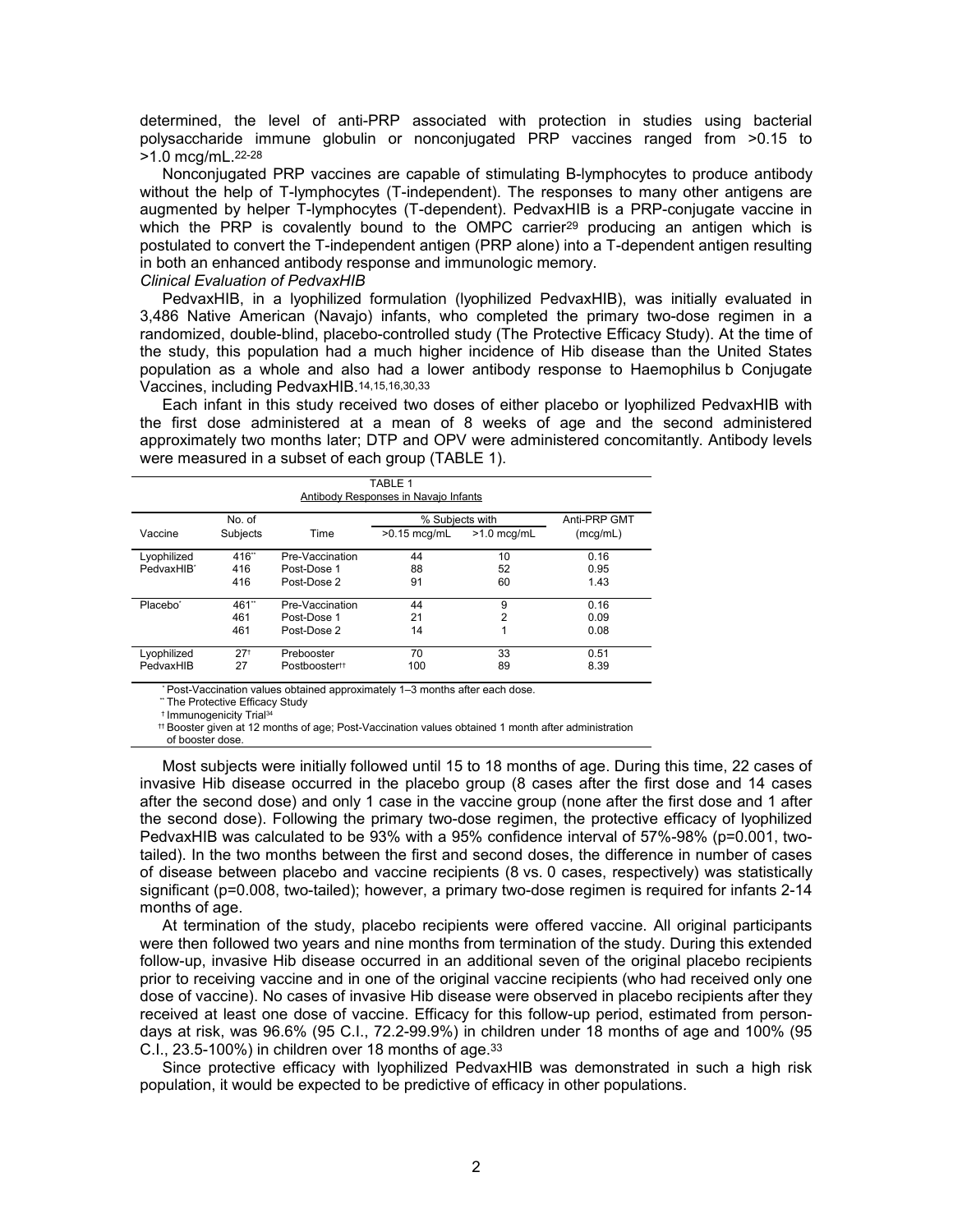The safety and immunogenicity of lyophilized PedvaxHIB were evaluated in infants and children in other clinical studies that were conducted in various locations throughout the United States. PedvaxHIB was highly immunogenic in all age groups studied.31,32

Lyophilized PedvaxHIB induced antibody levels greater than 1.0 mcg/mL in children who were poor responders to nonconjugated PRP vaccines. In a study involving such a subpopulation, 33,34 34 children ranging in age from 27 to 61 months who developed invasive Hib disease despite previous vaccination with nonconjugated PRP vaccines were randomly assigned to 2 groups. One group (n=14) was vaccinated with lyophilized PedvaxHIB and the other group (n=20) with a nonconjugated PRP vaccine at a mean interval of approximately 12 months after recovery from disease. All 14 children vaccinated with lyophilized PedvaxHIB but only 6 of 20 children revaccinated with a nonconjugated PRP vaccine achieved an antibody level of >1.0 mcg/mL. The 14 children who had not responded to revaccination with the nonconjugated PRP vaccine were then vaccinated with a single dose of lyophilized PedvaxHIB; following this vaccination, all achieved antibody levels of >1.0 mcg/mL.

In addition, lyophilized PedvaxHIB has been studied in children at high risk of Hib disease because of genetically-related deficiencies [Blacks who were Km(1) allotype negative and Caucasians who were G2m(23) allotype negative] and are considered hyporesponsive to nonconjugated PRP vaccines on this basis.<sup>35</sup> The hyporesponsive children had anti-PRP responses comparable to those of allotype positive children of similar age range when vaccinated with lyophilized PedvaxHIB. All children achieved anti-PRP levels of >1.0 mcg/mL.

The safety and immunogenicity of Liquid PedvaxHIB were compared with those of lyophilized PedvaxHIB in a randomized clinical study involving 903 infants 2 to 6 months of age from the general U.S. population. DTP and OPV were administered concomitantly to most subjects. The antibody responses induced by each formulation of PedvaxHIB were similar. TABLE 2 shows antibody responses from this clinical study in subjects who received their first dose at 2 to 3 months of age.

|                         | Age       |                 | No. of   | % Subjects with anti-PRP |               | Anti-PRP GMT |
|-------------------------|-----------|-----------------|----------|--------------------------|---------------|--------------|
| Formulation             | (Months)  | Time            | Subjects | $>0.15$ mcg/mL           | $>1.0$ mcg/mL | (mcq/mL)     |
|                         |           | Pre-Vaccination | 487      | 32                       | 7             | 0.12         |
| Liguid                  | $2 - 3$   | Post-Dose 1     | 480      | 94                       | 64            | 1.55         |
| PedvaxHIB               |           | Post-Dose 2"    | 393      | 97                       | 80            | 3.22         |
| $(7.5 \text{ mcg PRP})$ | $12 - 15$ | Prebooster      | 284      | 80                       | 30            | 0.49         |
|                         |           | Postbooster"    | 284      | 99                       | 95            | 10.23        |
|                         | $24^{+}$  | Persistence     | 94       | 97                       | 55            | 1.29         |
|                         |           | Pre-Vaccination | 171      | 37                       | 6             | 0.13         |
| Lyophilized             | $2 - 3$   | Post-Dose 1'    | 169      | 97                       | 72            | 1.88         |
| PedvaxHIB               |           | Post-Dose 2"    | 133      | 99                       | 81            | 2.69         |
| $(15 \text{ mcg } PRP)$ | $12 - 15$ | Prebooster      | 87       | 71                       | 28            | 0.39         |
|                         |           | Postbooster**   | 87       | 99                       | 91            | 7.64         |
|                         | $24^{+}$  | Persistence     | 37       | 97                       | 54            | 1.10         |

† Approximately

A booster dose of PedvaxHIB is required in infants who complete the primary two-dose regimen before 12 months of age. This booster dose will help maintain antibody levels during the first two years of life when children are at highest risk for invasive Hib disease. (See TABLE 2 and DOSAGE AND ADMINISTRATION.)

In four United States studies, antibody responses to lyophilized PedvaxHIB were evaluated in several subpopulations of infants initially vaccinated between 2 to 3 months of age. (See TABLE 3.)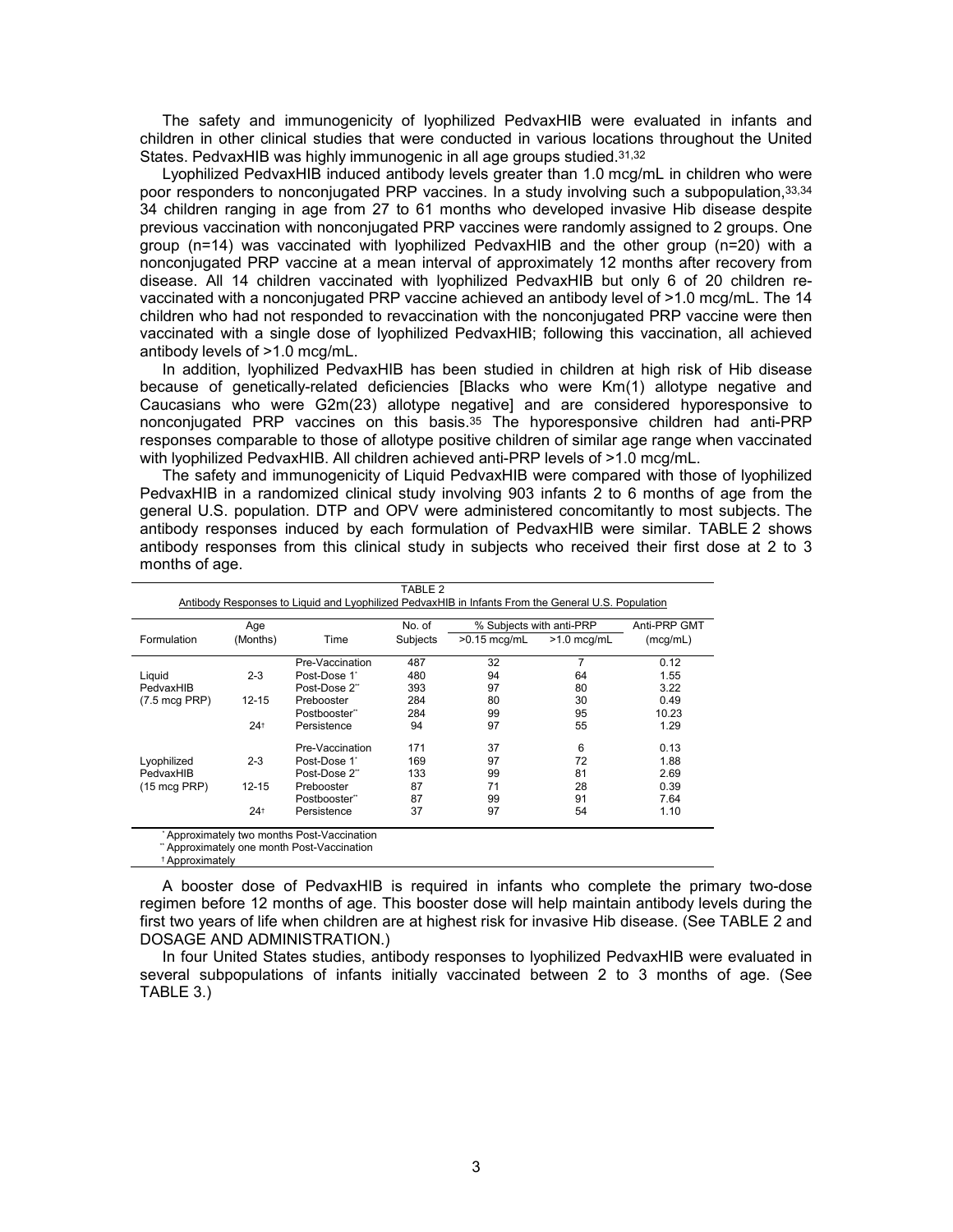| TABLE 3<br>Antibody Responses'<br>After Two Doses of Lyophilized PedvaxHIB Among Infants Initially Vaccinated at<br>2-3 Months of Age By Racial/Ethnic Group |                 |                          |              |      |  |  |
|--------------------------------------------------------------------------------------------------------------------------------------------------------------|-----------------|--------------------------|--------------|------|--|--|
| <b>LYOPHILIZED</b>                                                                                                                                           |                 |                          |              |      |  |  |
| Racial/Ethnic                                                                                                                                                | No. of          | % Subjects With Anti-PRP | Anti-PRP GMT |      |  |  |
| Groups                                                                                                                                                       | <b>Subjects</b> | $>0.15$ mcg/mL           | (mcq/mL)     |      |  |  |
| Native American <sup>t</sup>                                                                                                                                 | 54              | 96                       | 70           | 2.47 |  |  |
| Caucasian                                                                                                                                                    | 201             | 99                       | 82           | 3.52 |  |  |
| Hispanic                                                                                                                                                     | 76              | 99                       | 88           | 3.54 |  |  |
| Black                                                                                                                                                        | 23              | 100                      | 96           | 5.40 |  |  |

In two United States studies, antibody responses to Liquid PedvaxHIB were evaluated in several subpopulations of infants initially vaccinated between 2 to 3 months of age. (See TABLE 4.)

| TABLE 4                                           |                                                                  |                                 |    |              |  |  |  |
|---------------------------------------------------|------------------------------------------------------------------|---------------------------------|----|--------------|--|--|--|
| Antibody Responses <sup>®</sup>                   |                                                                  |                                 |    |              |  |  |  |
| After Two Doses of Liquid PedvaxHIB Among Infants |                                                                  |                                 |    |              |  |  |  |
|                                                   | Initially Vaccinated at 2-3 Months of Age By Racial/Ethnic Group |                                 |    |              |  |  |  |
|                                                   |                                                                  |                                 |    |              |  |  |  |
|                                                   |                                                                  | <b>LIQUID</b>                   |    |              |  |  |  |
|                                                   |                                                                  |                                 |    |              |  |  |  |
| Racial/Ethnic                                     | No. of                                                           | % Subjects With Anti-PRP        |    | Anti-PRP GMT |  |  |  |
| Groups                                            | <b>Subjects</b>                                                  | $>0.15$ mcg/mL<br>$>1.0$ mcg/mL |    | (mcq/mL)     |  |  |  |
|                                                   |                                                                  |                                 |    |              |  |  |  |
| Native American"                                  | 90                                                               | 97                              | 78 | 2.76         |  |  |  |
| Caucasian                                         | 143                                                              | 94                              | 72 | 2.16         |  |  |  |
| Hispanic                                          | 184                                                              | 98                              | 85 | 4.34         |  |  |  |
| <b>Black</b>                                      | 18                                                               | 100                             | 94 | 7.58         |  |  |  |
|                                                   |                                                                  |                                 |    |              |  |  |  |
| * One month after the second dose                 |                                                                  |                                 |    |              |  |  |  |
|                                                   | " Apache and Navaio                                              |                                 |    |              |  |  |  |

Antibodies to the OMPC of *N. meningitidis* have been demonstrated in vaccinee sera, but the clinical relevance of these antibodies has not been established.<sup>33</sup>

*Interchangeability of Licensed Haemophilus b Conjugate Vaccines and PedvaxHIB*

Published studies have examined the interchangeability of other licensed Haemophilus b Conjugate Vaccines and PedvaxHIB.42,43,44,45,52 According to the American Academy of Pediatrics, excellent immune responses have been achieved when different vaccines have been interchanged in the primary series. If PedvaxHIB is given in a series with one of the other products licensed for infants, the recommended number of doses to complete the series is determined by the other product and not by PedvaxHIB. PedvaxHIB may be interchanged with other licensed Haemophilus b Conjugate Vaccines for the booster dose.<sup>52</sup>

*Use with Other Vaccines*

Results from clinical studies indicate that Liquid PedvaxHIB can be administered concomitantly with DTP, OPV, eIPV (enhanced inactivated poliovirus vaccine), VARIVAX® [Varicella Virus Vaccine Live (Oka/Merck)], M-M-R® II (Measles, Mumps, and Rubella Virus Vaccine Live) or RECOMBIVAX HB® [Hepatitis B Vaccine (Recombinant)].<sup>33</sup> No impairment of immune response to individual tested vaccine antigens was demonstrated.

The type, frequency and severity of adverse experiences observed in these studies with PedvaxHIB were similar to those seen when the other vaccines were given alone.

In addition, a PRP-OMPC-containing product, COMVAX® [Haemophilus b Conjugate (Meningococcal Protein Conjugate) and Hepatitis B (Recombinant) Vaccine], was given concomitantly with a booster dose of DTaP [diphtheria, tetanus, acellular pertussis] at approximately 15 months of age, using separate sites and syringes for injectable vaccines. No impairment of immune response to these individually tested vaccine antigens was demonstrated. COMVAX has also been administered concomitantly with the primary series of DTaP to a limited number of infants. PRP antibody responses are satisfactory for COMVAX, but immune responses are currently unavailable for DTaP (see Manufacturer's Product Circular for COMVAX). No serious vaccine-related adverse events were reported.33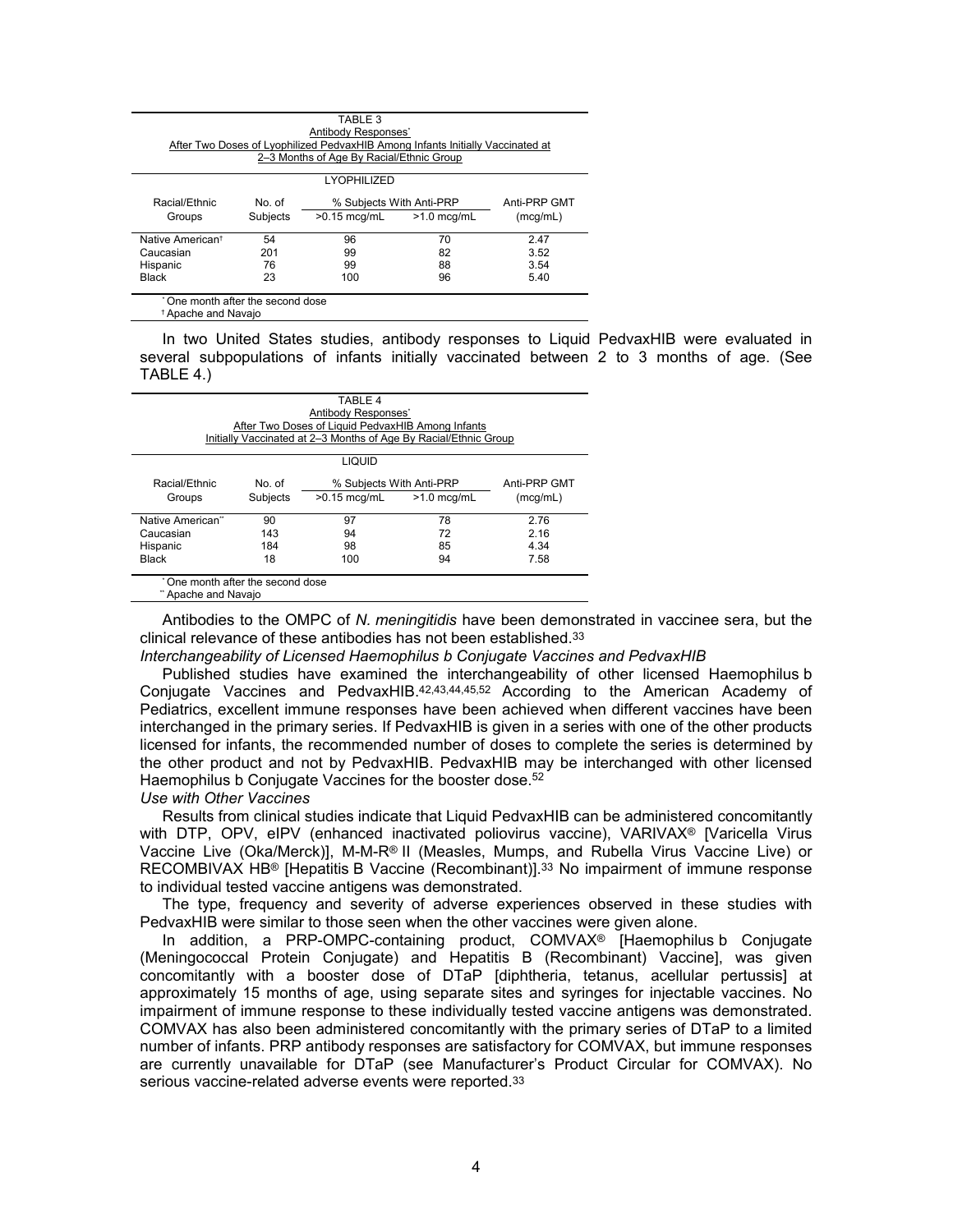## **INDICATIONS AND USAGE**

Liquid PedvaxHIB is indicated for routine vaccination against invasive disease caused by *Haemophilus influenzae* type b in infants and children 2 to 71 months of age.

Liquid PedvaxHIB will not protect against disease caused by *Haemophilus influenzae* other than type b or against other microorganisms that cause invasive disease such as meningitis or sepsis. As with any vaccine, vaccination with Liquid PedvaxHIB may not result in a protective antibody response in all individuals given the vaccine.

BECAUSE OF THE POTENTIAL FOR IMMUNE TOLERANCE, Liquid PedvaxHIB IS NOT RECOMMENDED FOR USE IN INFANTS YOUNGER THAN 6 WEEKS OF AGE. (See PRECAUTIONS.)

## *Revaccination*

Infants completing the primary two-dose regimen before 12 months of age should receive a booster dose (see DOSAGE AND ADMINISTRATION).

#### **CONTRAINDICATIONS**

Hypersensitivity to any component of the vaccine or the diluent.

Persons who develop symptoms suggestive of hypersensitivity after an injection should not receive further injections of the vaccine.

#### **PRECAUTIONS**

#### *General*

As for any vaccine, adequate treatment provisions, including epinephrine, should be available for immediate use should an anaphylactoid reaction occur.

Use caution when vaccinating latex-sensitive individuals since the vial stopper contains dry natural latex rubber that may cause allergic reactions.

Special care should be taken to ensure that the injection does not enter a blood vessel.

It is important to use a separate sterile syringe and needle for each patient to prevent transmission of hepatitis B or other infectious agents from one person to another.

As with other vaccines, Liquid PedvaxHIB may not induce protective antibody levels immediately following vaccination.

As reported with Haemophilus b Polysaccharide Vaccine<sup>36</sup> and another Haemophilus b Conjugate Vaccine37, cases of Hib disease may occur in the week after vaccination, prior to the onset of the protective effects of the vaccines.

There is insufficient evidence that Liquid PedvaxHIB given immediately after exposure to natural *Haemophilus influenzae* type b will prevent illness.

The decision to administer or delay vaccination because of current or recent febrile illness depends on the severity of symptoms and on the etiology of the disease. The Advisory Committee on Immunization Practices (ACIP) has recommended that vaccination should be delayed during the course of an acute febrile illness. All vaccines can be administered to persons with minor illnesses such as diarrhea, mild upper-respiratory infection with or without low-grade fever, or other low-grade febrile illness. Persons with moderate or severe febrile illness should be vaccinated as soon as they have recovered from the acute phase of the illness.<sup>46</sup>

If PedvaxHIB is used in persons with malignancies or those receiving immunosuppressive therapy or who are otherwise immunocompromised, the expected immune response may not be obtained.

#### *Instructions to Healthcare Provider*

The healthcare provider should determine the current health status and previous vaccination history of the vaccinee.

The healthcare provider should question the patient, parent, or guardian about reactions to a previous dose of PedvaxHIB or other Haemophilus b Conjugate Vaccines. *Information for Patients*

The healthcare provider should provide the vaccine information required to be given with each vaccination to the patient, parent, or guardian.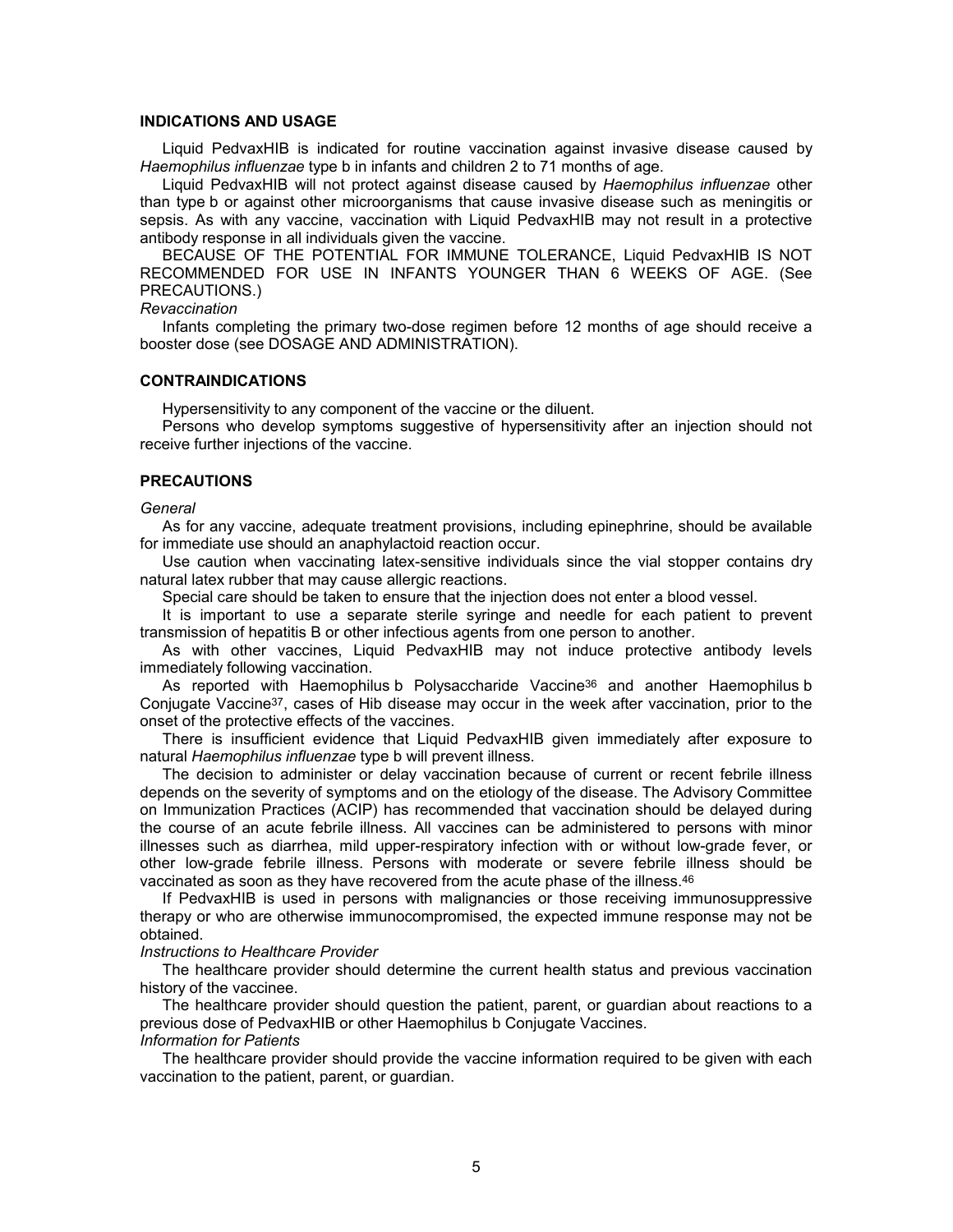The healthcare provider should inform the patient, parent, or guardian of the benefits and risks associated with vaccination. For risks associated with vaccination, see ADVERSE REACTIONS.

Patients, parents, and guardians should be instructed to report any serious adverse reactions to their healthcare provider who in turn should report such events to the U. S. Department of Health and Human Services through the Vaccine Adverse Event Reporting System (VAERS), 1-800-822-7967.<sup>47</sup>

#### *Laboratory Test Interactions*

Sensitive tests (e.g., Latex Agglutination Kits) may detect PRP derived from the vaccine in urine of some vaccinees for at least 30 days following vaccination with lyophilized PedvaxHIB;<sup>38</sup> in clinical studies with lyophilized PedvaxHIB, such children demonstrated normal immune response to the vaccine.

## *Carcinogenesis, Mutagenesis, Impairment of Fertility*

Liquid PedvaxHIB has not been evaluated for carcinogenic or mutagenic potential, or potential to impair fertility.

## *Pregnancy*

Animal reproduction studies have not been conducted with PedvaxHIB. Liquid PedvaxHIB is not recommended for use in individuals 6 years of age and older.

## *Pediatric Use*

Safety and effectiveness in infants below the age of 2 months and in children 6 years of age and older have not been established. In addition, Liquid PedvaxHIB should not be used in infants younger than 6 weeks of age because this will lead to a reduced anti-PRP response and may lead to immune tolerance (impaired ability to respond to subsequent exposure to the PRP antigen). 49-51 Liquid PedvaxHIB is not recommended for use in individuals 6 years of age and older because they are generally not at risk of Hib disease.

## *Geriatric Use*

This vaccine is NOT recommended for use in adult populations.

## **ADVERSE REACTIONS**

## *Liquid PedvaxHIB*

In a multicenter clinical study (n=903) comparing the effects of Liquid PedvaxHIB with those of lyophilized PedvaxHIB, 1,699 doses of Liquid PedvaxHIB were administered to 678 healthy infants 2 to 6 months of age from the general U.S. population. DTP and OPV were administered concomitantly to most subjects. Both formulations of PedvaxHIB were generally well tolerated and no serious vaccine-related adverse reactions were reported.

During a three-day period following primary vaccination with Liquid PedvaxHIB in these infants, the most frequently reported (>1%) adverse reactions, without regard to causality, excluding those shown in TABLE 5, in decreasing order of frequency, were: irritability, sleepiness, injection site pain/soreness, injection site erythema  $(\leq 2.5$  cm diameter, see also TABLE 5), injection site swelling/induration  $(\leq2.5 \text{ cm diameter}, \text{ see also TABLE 5})$ , unusual high-pitched crying, prolonged crying (>4 hr), diarrhea, vomiting, crying, pain, otitis media, rash, and upper respiratory infection.

Selected objective observations reported by parents over a 48-hour period in these infants following primary vaccination with Liquid PedvaxHIB are summarized in TABLE 5.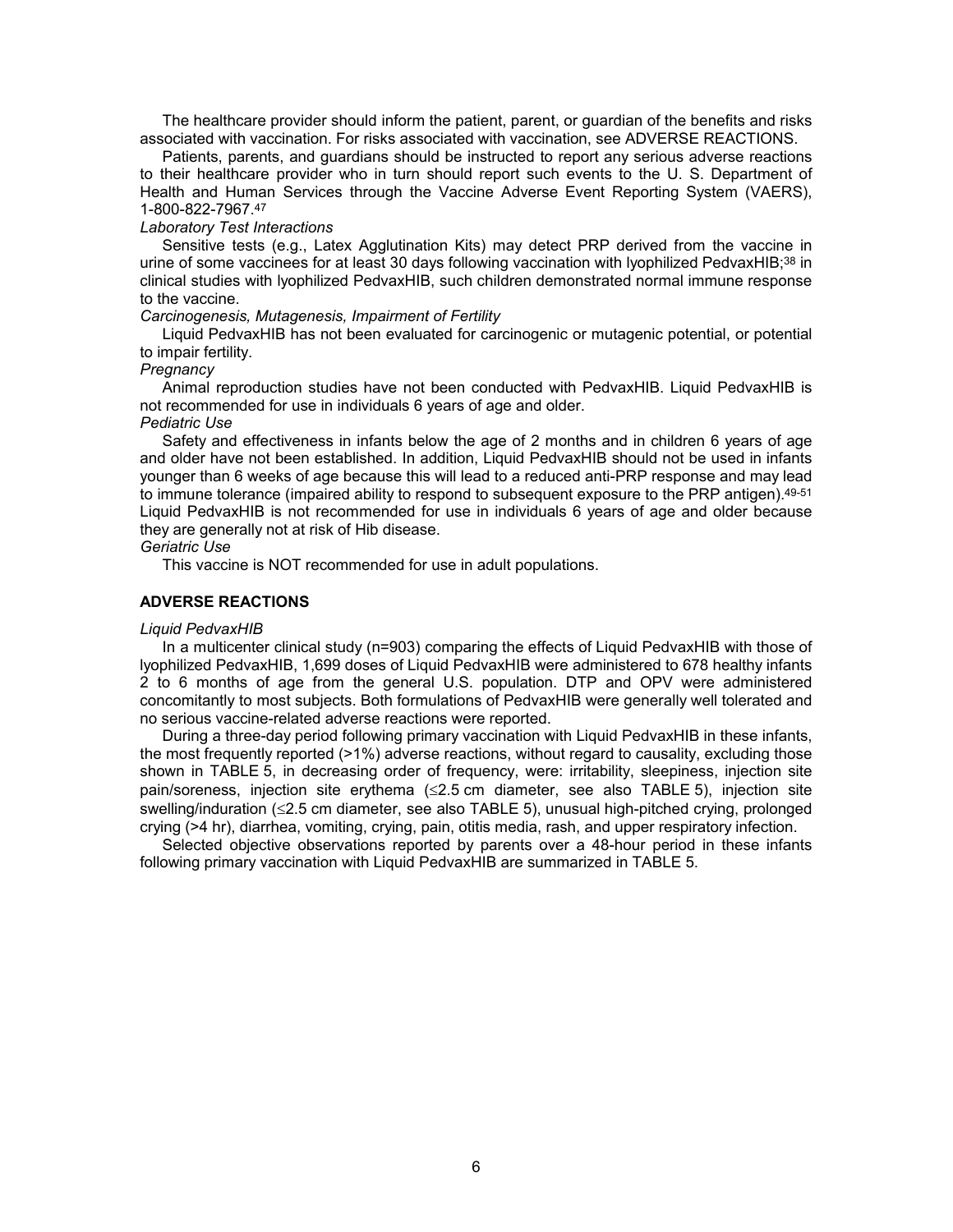| TABLE 5<br>Fever or Local Reactions in Subjects First Vaccinated at<br>2 to 6 Months of Age with Liquid PedvaxHIB* |                                 |                     |            |     |                                 |                     |            |     |
|--------------------------------------------------------------------------------------------------------------------|---------------------------------|---------------------|------------|-----|---------------------------------|---------------------|------------|-----|
|                                                                                                                    |                                 | Post-Dose 1<br>(hr) |            |     |                                 | Post-Dose 2<br>(hr) |            |     |
| Reaction                                                                                                           | No. of<br>Subjects<br>Evaluated | 6                   | 24         | 48  | No. of<br>Subjects<br>Evaluated | 6                   | 24         | 48  |
|                                                                                                                    |                                 |                     | Percentage |     |                                 |                     | Percentage |     |
| Fever"<br>$>38.3^{\circ}$ C<br>(≥101°F)<br>Rectal                                                                  | 222                             | 18.1                | 4.4        | 0.5 | 206                             | 14.1                | 9.4        | 2.8 |
| Erythema<br>$>2.5$ cm<br>diameter                                                                                  | 674                             | 2.2                 | 1.0        | 0.5 | 562                             | 1.6                 | 1.1        | 0.4 |
| Swelling<br>$>2.5$ cm<br>diameter                                                                                  | 674                             | 2.5                 | 1.9        | 0.9 | 562                             | 0.9                 | 0.9        | 1.3 |

\* DTP and OPV were administered concomitantly to most subjects.

\*\* Fever was also measured by another method or reported as normal for an

additional 345 infants after dose 1 and for an additional 249 infants after dose 2;

however, these data are not included in this table.

Adverse reactions during a three-day period following administration of the booster dose were generally similar in type and frequency to those seen following primary vaccination.

## *Lyophilized PedvaxHIB*

In The Protective Efficacy Study (see CLINICAL PHARMACOLOGY), 4,459 healthy Navajo infants 6 to 12 weeks of age received lyophilized PedvaxHIB or placebo. Most of these infants received DTP/OPV concomitantly. No differences were seen in the type and frequency of serious health problems expected in this Navajo population or in serious adverse experiences reported among those who received lyophilized PedvaxHIB and those who received placebo, and none was reported to be related to lyophilized PedvaxHIB. Only one serious reaction (tracheitis) was reported as possibly related to lyophilized PedvaxHIB and only one (diarrhea) as possibly related to placebo. Seizures occurred infrequently in both groups (9 occurred in vaccine recipients, 8 of whom also received DTP; 8 occurred in placebo recipients, 7 of whom also received DTP) and were not reported to be related to lyophilized PedvaxHIB.

In early clinical studies involving the administration of 8,086 doses of lyophilized PedvaxHIB alone to 5,027 healthy infants and children 2 months to 71 months of age, lyophilized PedvaxHIB was generally well tolerated. No serious adverse reactions were reported. In a subset of these infants, urticaria was reported in two children, and thrombocytopenia was seen in one child. A cause and effect relationship between these side effects and the vaccination has not been established.

## *Potential Adverse Reactions*

The use of Haemophilus b Polysaccharide Vaccines and another Haemophilus b Conjugate Vaccine has been associated with the following additional adverse effects: early onset Hib disease and Guillain-Barré syndrome. A cause and effect relationship between these side effects and the vaccination was not established.36,37,39,40,41,49

*Post-Marketing Adverse Reactions*

The following additional adverse reactions have been reported with the use of the lyophilized and liquid formulations of PedvaxHIB:

*Hemic and Lymphatic System*

Lymphadenopathy *Hypersensitivity*

Rarely, angioedema

*Nervous System*

Febrile seizures

*Skin*

Sterile injection site abscess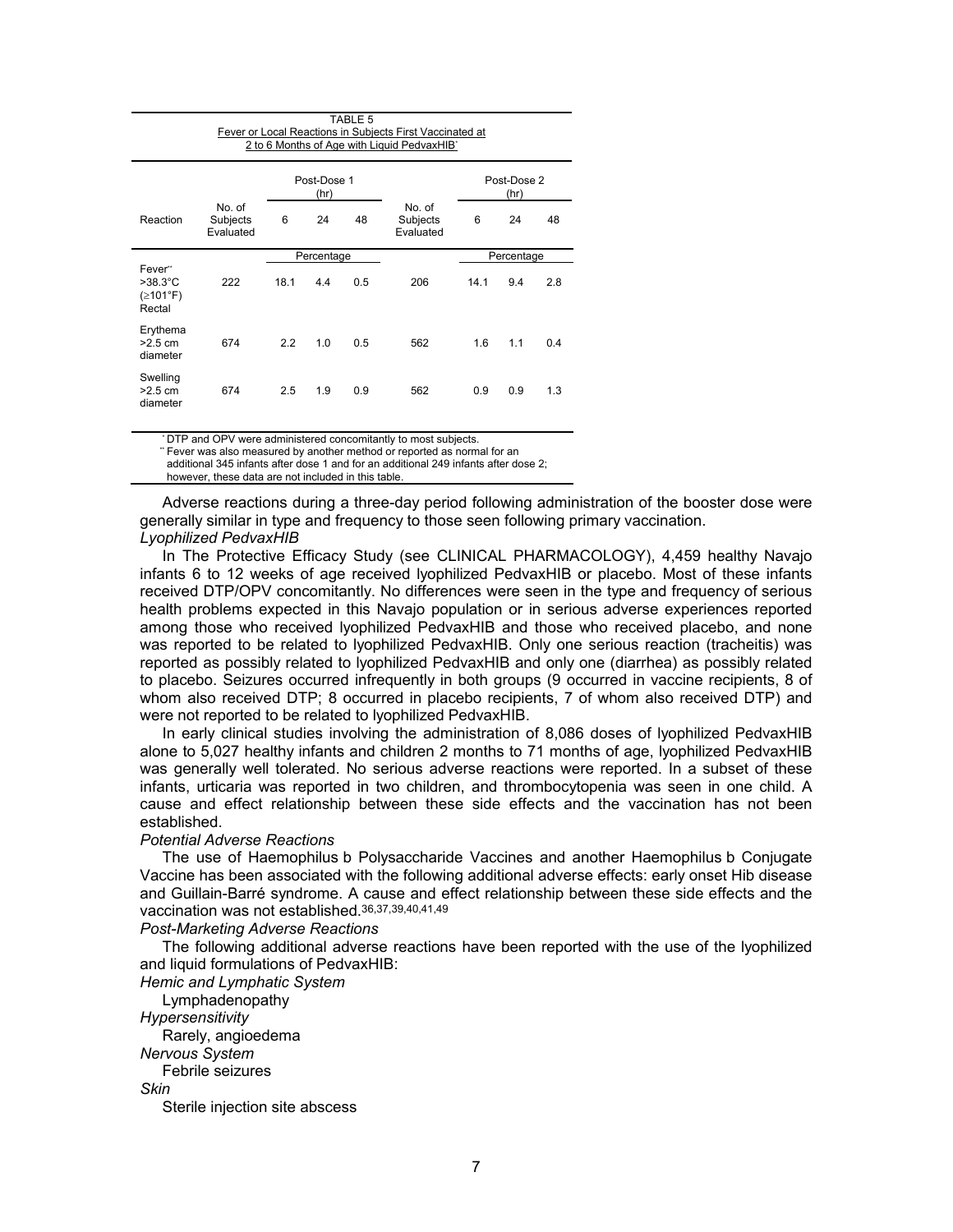## **DOSAGE AND ADMINISTRATION**

#### *Liquid PedvaxHIB*

FOR INTRAMUSCULAR ADMINISTRATION DO NOT INJECT INTRAVENOUSLY

If there is an interruption or delay between doses in the primary series, there is no need to repeat the series, but dosing should be continued at the next clinic visit. (See CONTRAINDICATIONS and PRECAUTIONS.)

#### *2 to 14 Months of Age*

Infants 2 to 14 months of age should receive a 0.5 mL dose of vaccine ideally beginning at 2 months of age followed by a 0.5 mL dose 2 months later (or as soon as possible thereafter). When the primary two-dose regimen is completed before 12 months of age, a booster dose is required (see below and TABLE 6). Infants born prematurely, regardless of birth weight, should be vaccinated at the same chronological age and according to the same schedule and precautions as full-term infants and children.<sup>46</sup>

#### *15 Months of Age and Older*

Children 15 months of age and older previously unvaccinated against Hib disease should receive a single 0.5 mL dose of vaccine.

#### *Booster Dose*

In infants completing the primary two-dose regimen before 12 months of age, a booster dose (0.5 mL) should be administered at 12 to 15 months of age, but not earlier than 2 months after the second dose.

Vaccination regimens for Liquid PedvaxHIB by age group are outlined in TABLE 6.

|                               | TABLE 6<br>Vaccination Regimens for Liguid PedvaxHIB<br>By Age Groups |                                 |
|-------------------------------|-----------------------------------------------------------------------|---------------------------------|
| Age (Months)<br>at First Dose | Primary                                                               | Age (Months)<br>at Booster Dose |
| $2 - 10$                      | 2 doses, 2 mo. apart                                                  | $12 - 15$                       |
| $11 - 14$                     | 2 doses, 2 mo. apart                                                  |                                 |
| $15 - 71$                     | 1 dose                                                                |                                 |

#### *Interchangeability*

PedvaxHIB may be interchanged with other licensed Haemophilus b Conjugate Vaccines for the primary and booster doses.<sup>52</sup> (See CLINICAL PHARMACOLOGY.)

#### *Use with Other Vaccines*

Results from clinical studies indicate that Liquid PedvaxHIB can be administered concomitantly with DTP, OPV, eIPV (enhanced inactivated poliovirus vaccine), VARIVAX [Varicella Virus Vaccine Live (Oka/Merck)], M-M-R II (Measles, Mumps, and Rubella Virus Vaccine Live) or RECOMBIVAX HB [Hepatitis B Vaccine (Recombinant)]. No impairment of immune response to these individually tested vaccine antigens was demonstrated.

The type, frequency and severity of adverse experiences observed in these studies with PedvaxHIB were similar to those seen with the other vaccines when given alone. (See CLINICAL PHARMACOLOGY.)

In addition, a PRP-OMPC-containing product, COMVAX [Haemophilus b Conjugate (Meningococcal Protein Conjugate) and Hepatitis B (Recombinant) Vaccine], was given concomitantly with a booster dose of DTaP [diphtheria, tetanus, acellular pertussis] at approximately 15 months of age, using separate sites and syringes for injectable vaccines. No impairment of immune response to these individually tested vaccine antigens was demonstrated. COMVAX has also been administered concomitantly with the primary series of DTaP to a limited number of infants. PRP antibody responses are satisfactory for COMVAX, but immune responses are currently unavailable for DTaP (see Manufacturer's Product Circular for COMVAX). No serious vaccine-related adverse events were reported.<sup>33</sup>

Parenteral drug products should be inspected visually for extraneous particulate matter and discoloration prior to administration whenever solution and container permit.

Liquid PedvaxHIB is a slightly opaque white suspension. (See DESCRIPTION.)

The vaccine should be used as supplied; no reconstitution is necessary.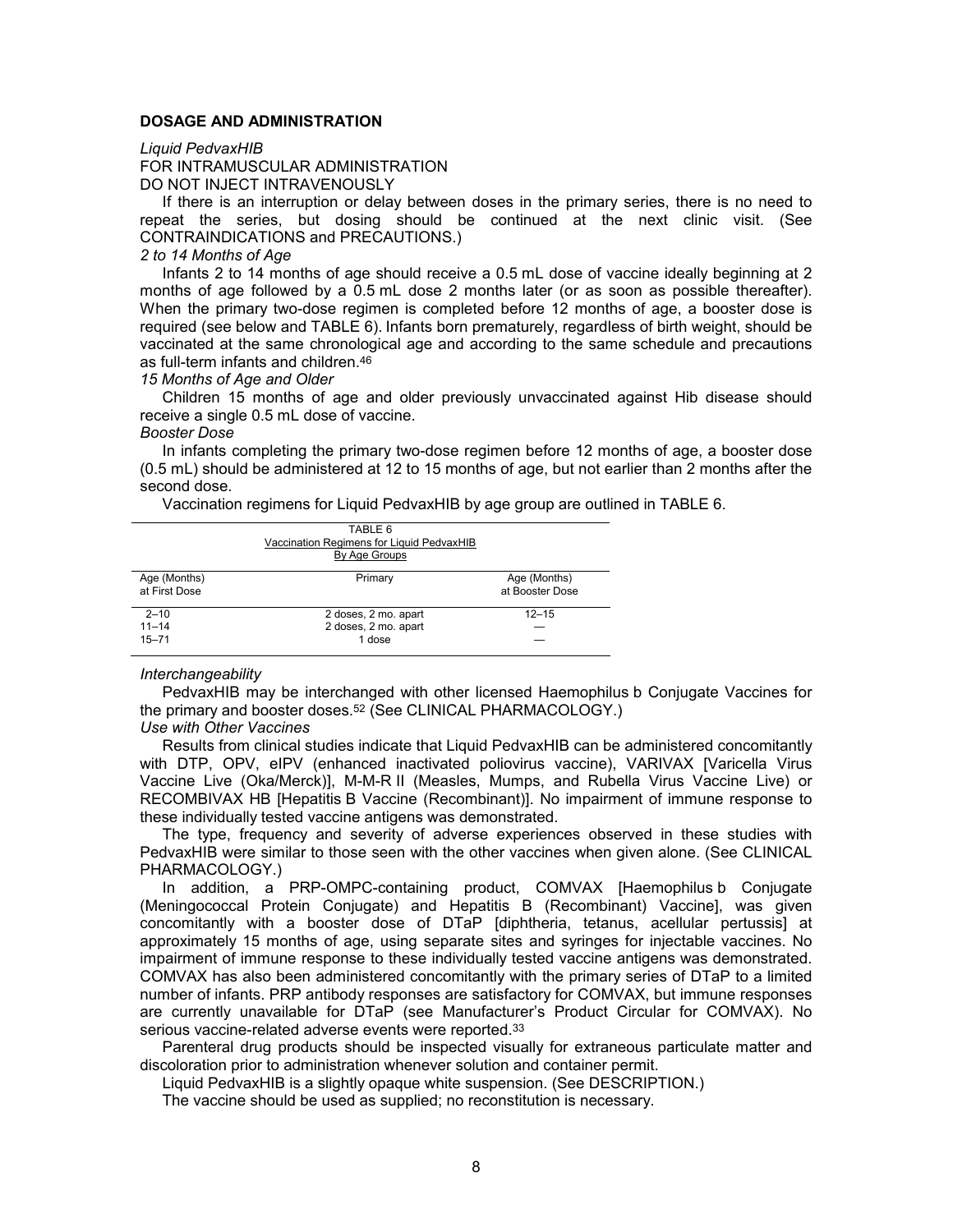Shake well before withdrawal and use. Thorough agitation is necessary to maintain suspension of the vaccine.

Inject 0.5 mL intramuscularly, preferably into the anterolateral thigh or the outer aspect of the upper arm. The buttocks should not be used for active vaccination of infants and children, because of the potential risk of injury to the sciatic nerve.

#### **HOW SUPPLIED**

*Liquid PedvaxHIB is supplied as follows:*

No. 4897 — A box of 10 single-dose vials of liquid vaccine, **NDC** 0006-4897-00.

*Storage* 

Store vaccine at  $2-8$ °C (36-46°F). DO NOT FREEZE.

#### **REFERENCES**

- 1. Cochi, S. L., et al: Immunization of U.S. children with *Haemophilus influenzae* type b polysaccharide vaccine: A costeffectiveness model of strategy assessment. JAMA *253:* 521-529, 1985.
- 2. Schlech, W. F., III, et al: Bacterial meningitis in the United States, 1978 through 1981. The National Bacterial Meningitis Surveillance Study. JAMA *253:* 1749-1754, 1985.
- 3. Peltola, H., et al: Prevention of *Haemophilus influenzae* type b bacteremic infections with the capsular polysaccharide vaccine. N Engl J Med *310:* 1561-1566, 1984.
- 4. Cadoz, M., et al: Etude epidemiologique des cas de meningitis purulentes hospitalises a Dakar pendant la decemie 1970-1979. Bull WHO *59:* 575-584, 1981.
- 5. Sell, S. H., et al: Long-term Sequelae of *Haemophilus influenzae* meningitis. Pediatr *49:* 206-217, 1972.
- 6. Taylor, H. G., et al: Intellectual, neuropsychological, and achievement outcomes in children six to eight years after recovery from *Haemophilus influenzae* meningitis. Pediatr *74:* 198-205, 1984.
- 7. Hay, J. W., et al: Cost-benefit analysis of two strategies for prevention of *Haemophilus influenzae* type b infection. Pediatr *80*(3): 319-329, 1987.
- 8. Redmond, S. R., et al: *Haemophilus influenzae* type b disease: an epidemiologic study with special reference to daycare centers. JAMA *252:* 2581-2584, 1984.
- 9. Istre, G. R., et al: Risk factors for primary invasive *Haemophilus influenzae* disease: increased risk from daycare attendance and school age household members. J Pediatr *106:* 190-195, 1985.
- 10. Fraser, D.W., et al: Risk factors in bacterial meningitis: Charleston County, South Carolina. J Infect Dis *127:* 271-277, 1973.
- 11. Tarr, P. I., et al: Demographic factors in the epidemiology of *Haemophilus influenzae* meningitis in young children. J Pediatr *92:* 884-888, 1978.
- 12. Granoff, D. M., et al: Response to immunization with *Haemophilus influenzae* type b polysaccharide-pertussis vaccine and risk of Haemophilus meningitis in children with Km(1) immunoglobulin allotype. J Clin Invest *74:* 1708-1714, 1984.
- 13. Ambrosino, D. M., et al: Correlation between G2m(n) immunoglobulin allotype and human antibody response and susceptibility to polysaccharide encapsulated bacteria. J Clin Invest *75:* 1935-1942, 1985.
- 14. Coulehan, J. L., et al: Epidemiology of *Haemophilus influenzae* type b disease among Navajo Indians. Pub Health Rep *99:* 404-409, 1984.
- 15. Losonsky, G. A., et al: *Haemophilus influenzae* disease in the White Mountain Apaches: molecular epidemiology of a high risk population. Pediatr Infect Dis J *3:* 539-547, 1985.
- 16. Ward, J. I., et al: *Haemophilus influenzae* disease in Alaskan Eskimos: characteristics of a population with an unusual incidence of disease. Lancet *1:* 1281-1285, 1981.
- 17. Ward, J. I., et al: *Haemophilus influenzae* meningitis: a national study of secondary spread in household contacts. N Engl J Med *301:* 122-126, 1979.
- 18. Ward, J., et al: *Haemophilus influenzae* bacteremia in children with sickle cell disease. J Pediatr *88:* 261-263, 1976.
- 19. Bartlett, A. V., et al: Unusual presentations of *Haemophilus influenzae* infections in immunocompromised patients. J Pediatr *102:* 55-58, 1983.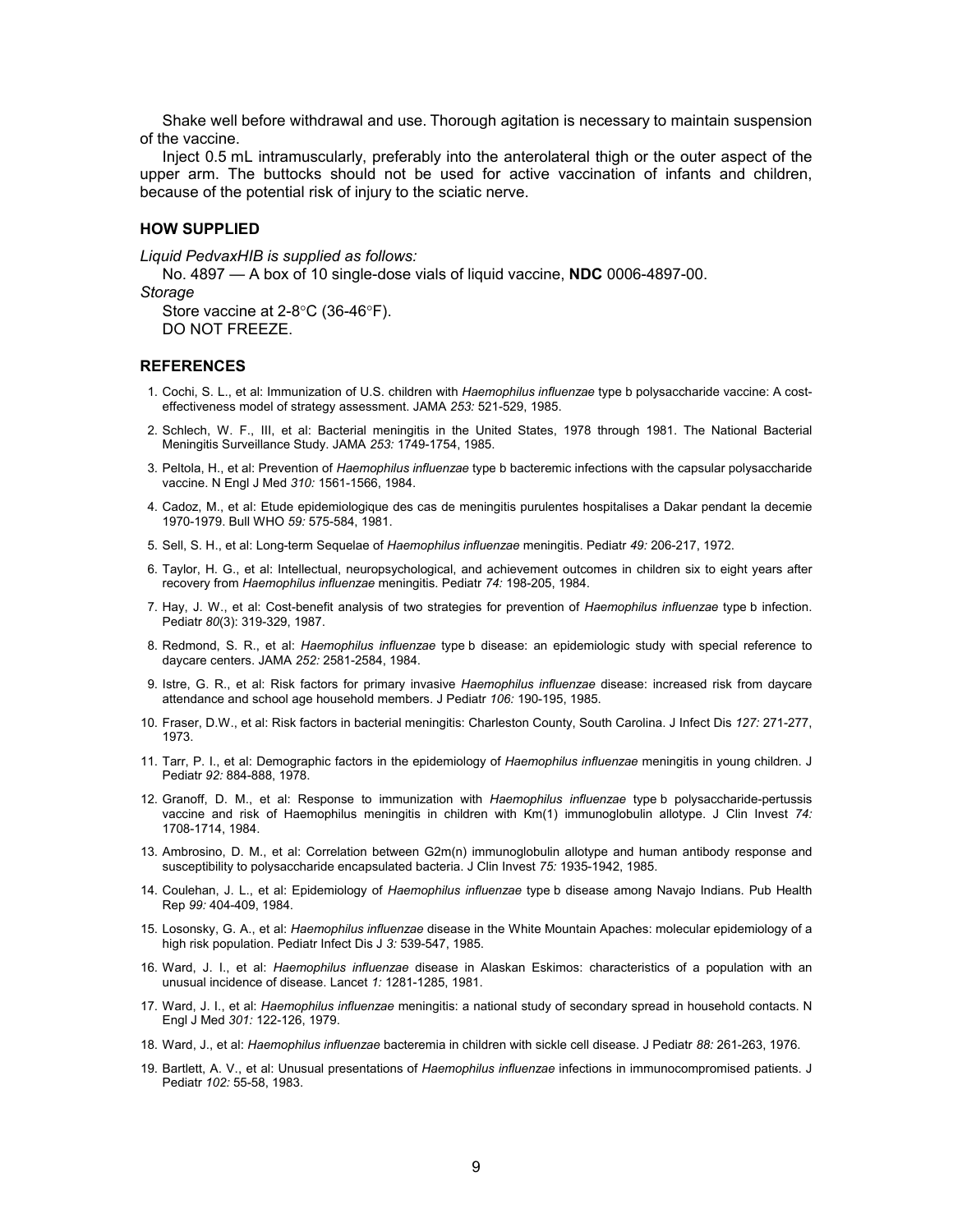- 20. Recommendations of the Immunization Practices Advisory Committee. Polysaccharide vaccine for prevention of *Haemophilus influenzae* type b disease. MMWR *34*(15): 201-205, 1985.
- 21. Santosham, M., et al: Prevention of *Haemophilus influenzae* type b infections in high-risk infants treated with bacterial polysaccharide immune globulin. N Engl J Med *317:* 923-929, 1987.
- 22. Siber, G. R., et al: Preparation of human hyperimmune globulin to *Haemophilus influenzae* b, *Streptococcus pneumoniae*, and *Neisseria meningitidis*. Infect Immun *45:* 248-254, 1984.
- 23. Smith, D. H., et al: Responses of children immunized with the capsular polysaccharide of *Haemophilus influenzae* type b. Pediatr *52:* 637-645, 1973.
- 24. Robbins, J. B., et al: Quantitative measurement of 'natural' and immunization-induced *Haemophilus influenzae* type b capsular polysaccharide antibodies. Pediatr Res *7:* 103-110, 1973.
- 25. Kaythy, H., et al: The protective level of serum antibodies to the capsular polysaccharide of *Haemophilus influenzae* type b. J Infect Dis *147:* 1100, 1983.
- 26. Peltola, H., et al: *Haemophilus influenzae* type b capsular polysaccharide vaccine in children: a double-blind field study of 100,000 vaccinees 3 months to 5 years of age in Finland. Pediatr *60:* 730-737, 1977.
- 27. Ward, J. I., et al: *Haemophilus influenzae* type b vaccines: Lessons For the Future. Pediatr *81:* 886-893, 1988.
- 28. Daum, R. S., et al: *Haemophilus influenzae* type b vaccines: Lessons From the Past. Pediatr *81:* 893-897, 1988.
- 29. Marburg, S., et al: Bimolecular chemistry of macromolecules: Synthesis of bacterial polysaccharide conjugates with *Neisseria meningitidis* membrane protein. J Am Chem Soc *108:* 5282-5287, 1986.
- 30. Letson, G. W., et al: Comparison of active and combined passive/active immunization of Navajo children against *Haemophilus influenzae* type b. Pediatr Infect Dis J *7*(111): 747-752, 1988.
- 31. Einhorn, M. S., et al: Immunogenicity in infants of *Haemophilus influenzae* type b polysaccharide in a conjugate vaccine with *Neisseria meningitidis* outer-membrane protein. Lancet *2:* 299-302, 1986.
- 32. Ahonkhai, V.I., et al: *Haemophilus influenzae* type b Conjugate Vaccine (Meningococcal Protein Conjugate) (PedvaxHIB TM): Clinical Evaluation. Pediatr *85*(4): 676-681, 1990.
- 33. Data on file at Merck Research Laboratories.
- 34. Granoff, D. M., et al: Immunogenicity of *Haemophilus influenzae* type b polysaccharide—outer membrane protein conjugate vaccine in patients who acquired Haemophilus disease despite previous vaccination with type b polysaccharide vaccine. J. Pediatr. *114*(6): 925-933, June 1989.
- 35. Lenoir, A. A., et al: Response to *Haemophilus influenzae* type b (*H. influenzae* type b) polysaccharide *N. meningitidis* outer membrane protein (PS-OMP) conjugate vaccine in relation to Km(1) and G2m(23) allotypes. Twenty-sixth Interscience Conference on Antimicrobial Agents and Chemotherapy (Abstract #216) 133, 1986.
- 36. Mortimer, E. A.: Efficacy of Haemophilus b polysaccharide vaccine: An enigma. JAMA *260:* 1454, 1988.
- 37. Meekison, W., et al: Post-marketing surveillance of adverse effects following ProHIBiT vaccine. British Columbia Canada Diseases Weekly Report *15-28:* 143-145, 1989.
- 38. Goepp, J. G., et al: Persistent urinary antigen excretion in infants vaccinated with *Haemophilus influenzae* type b capsular polysaccharide conjugated with outer membrane protein from *Neisseria meningitidis*. Pediatr Infect Dis J *11*(1): 2-5, 1992.
- 39. Milstein, J. B., et al: Adverse reactions reported following receipt of *Haemophilus influenzae* type b vaccine: An analysis after one year of marketing. Pediatr *80:* 270, 1987.
- 40. Black, S., et al: b-CAPSA 1 *Haemophilus influenzae* type b capsular polysaccharide vaccine safety. Pediatr *79:* 321-325, 1987.
- 41. D'Cruz, O. F., et al: Acute inflammatory demyelinating polyradiculoneuropathy (Guillain-Barré syndrome) after immunization with *Haemophilus influenzae* type b Conjugate Vaccine. J Pediatr *115:* 743-746, 1989.
- 42. Recommendations of the Immunization Practices Advisory Committee. Recommendations for use of Haemophilus b Conjugate Vaccines and a combined diphtheria, tetanus, pertussis, and Haemophilus b vaccine. MMWR *42*(RR-13): 1-15, 1993.
- 43. Daum, R. S., et al: Interchangeability of *Haemophilus influenzae* type b vaccines for the primary series (mix and match): a preliminary analysis [Abstract 976]. Pediatr Res *33:* 166A, 1993.
- 44. Greenberg, D. P., et al: Enhanced antibody responses in infants given different sequences of heterogenous *Haemophilus influenzae* type b Conjugate Vaccines. J Pediatr *126:* 206-211, 1995.
- 45. Anderson, E. L., et al: Interchangeability of Conjugated *Haemophilus influenzae* type b Vaccines in Infants. JAMA *273:* 849-853, 1995.